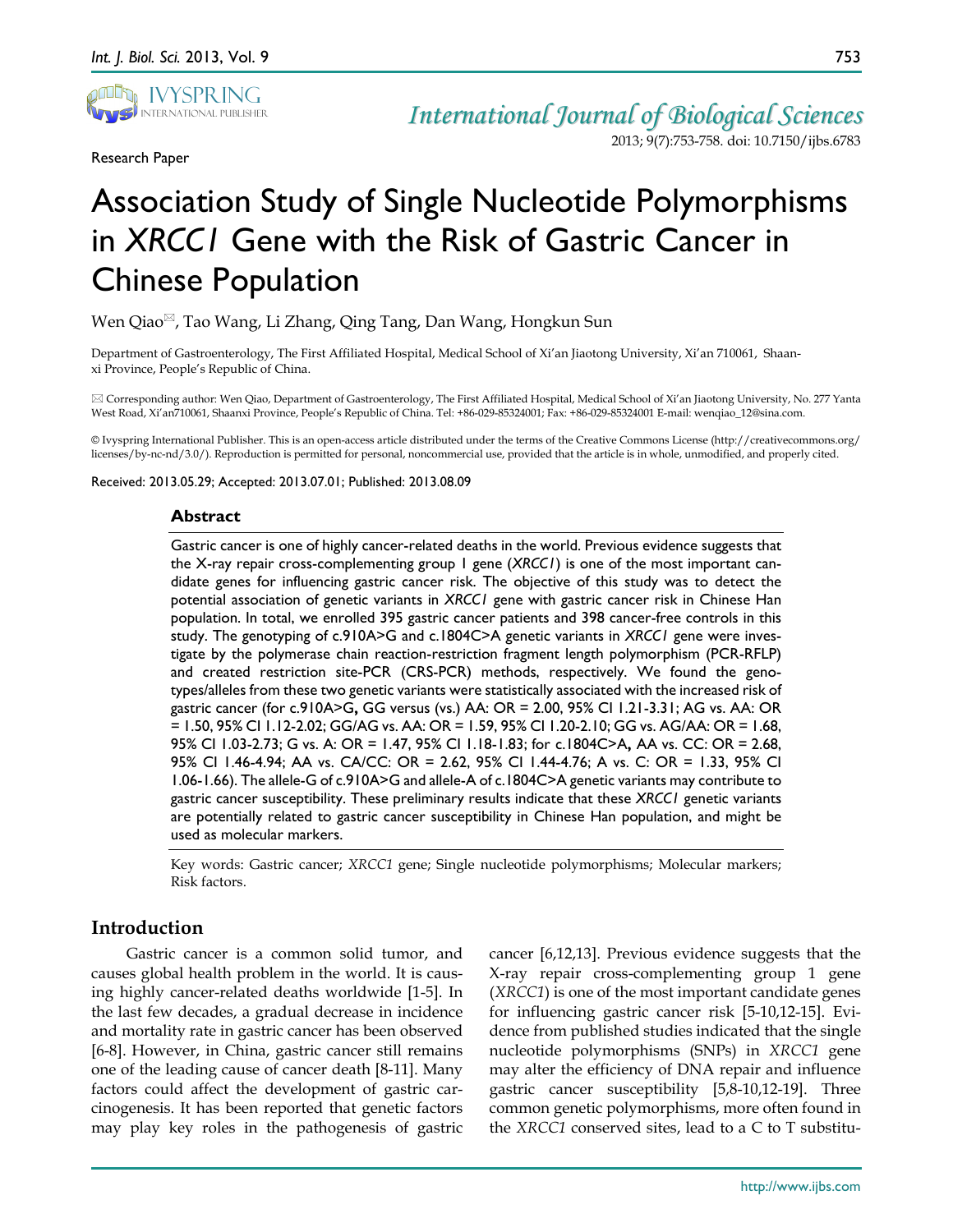tion at codon 194 in exon 6, to a G to A substitution at codon 280 in exon 9, and to a G to A substitution at codon 399 in exon 10 of *XRCC1* gene, leading to the amino acid alterations arginine (Arg) to tryptophan (Trp), Arg to histidine (His), and Arg to glutamine (Gln), respectively. These changes in conserved protein sites may alter the base excision repair (BER) capacity, increasing the chances of DNA damage [10,13,19-21]. Both of Arg194Trp, Arg280His and Arg399Gln genetic variants have potential affection on the susceptibility to gastric cancer [5,8-10,12-18]. However, the exact mechanism of the pathogenesis of gastric cancer still remains poorly understood. Up to now, there are no similar studies which reported the potential affection of c.910A>G and c.1804C>A genetic variants in *XRCC1* on gastric cancer susceptibility. Thus, in this case-control study, the objective of this study aimed to assess whether these genetic variants influencing on gastric cancer susceptibility in Chinese Han population.

## **Materials and methods**

## **Study population**

A total of 793 subjects were enrolled from the First Affiliated Hospital, Medical School of Xi'an Jiaotong University in this case-control study, which consisting of 395 gastric cancer patients with a pathology-confirmed diagnosis and 398 healthy age-matched subjects who had no history of any gastric diseases as controls. All subjects were unrelated Chinese with Han nationality and lived in Xi'an city, Shaanxi province of China. Table 1 shows the demographic clinical characteristics, including sex, age,

smoking, drinking, H.pyori infection, family history of gastric cancer. The protocol of this study was approved by the Ethics Committee of the First Affiliated Hospital, Medical School of Xi'an Jiaot ong University. The informed consent for participation was obtained from all subjects.

## **PCR amplification**

Genomic DNA was extracted from peripheral venous blood of each participant using the standard extraction method and then stored at -80°C [22]. Based on the human *XRCC1* gene mRNA sequences and DNA sequences (GenBank IDs: NM\_006297.2 and NC\_000019.9), the specific polymerase chain reaction (PCR) primers were designed by Primer Premier 5.0 software (PREMIER Biosoft International, Palo Alto, CA). Table 2 shows the information of primers sequences, annealing temperature, fragment sizes and region. The PCR reaction was performed in a total volume of  $20 \mu L$  solution containing  $50 \text{ ng template}$ DNA, 1×buffer (Tris-HCl 100 mmol/L, pH 8.3; KCl 500 mmol/L), 0.25 µmol/L primers, 2.0 mmol/L  $MgCl<sub>2</sub>$ , 0.25 mmol/L dNTPs, and 0.5U Taq DNA polymerase (Promega, Madison, WI, USA). The PCR amplification condition was carried out in an initial 94°C for 5 minutes, then followed by 32 cycles of 94°C for 32 seconds, annealing at the corresponding temperature (given in Table 2) for 32 seconds and 72°C for 32 seconds, and a final extension at 72°C for 5 minutes. The PCR amplified products were separated by 2.0% agarose gel electrophoresis and then observed under UV light.

| Table 1. Clinical characteristics of gastric cancer cases and cancer-free controls. |  |
|-------------------------------------------------------------------------------------|--|
|-------------------------------------------------------------------------------------|--|

| Characteristics                      | Cases $(n)$       | $\%$  | Controls (n)      | %     | $x^2$ -value | P-value  |
|--------------------------------------|-------------------|-------|-------------------|-------|--------------|----------|
| Number                               | 395               | 49.81 | 398               | 50.19 |              |          |
| Age (years)                          |                   |       |                   |       | 0.8001       | 0.3711   |
| $Mean \pm SD$                        | $60.28 \pm 10.66$ |       | $61.67 \pm 12.56$ |       |              |          |
| < 60                                 | 181               | 45.82 | 195               | 48.99 |              |          |
| $\geq 60$                            | 214               | 54.18 | 203               | 51.01 |              |          |
| Sex                                  |                   |       |                   |       | 0.4443       | 0.5050   |
| Male                                 | 218               | 55.19 | 229               | 57.54 |              |          |
| Female                               | 177               | 44.81 | 169               | 42.46 |              |          |
| Drinking                             |                   |       |                   |       | 0.5502       | 0.4582   |
| Yes                                  | 201               | 50.89 | 213               | 53.52 |              |          |
| No                                   | 194               | 49.11 | 185               | 46.48 |              |          |
| Smoking                              |                   |       |                   |       | 2.1668       | 0.141015 |
| Yes                                  | 226               | 57.22 | 207               | 52.01 |              |          |
| No                                   | 169               | 42.78 | 191               | 47.99 |              |          |
| Family history of gastric cancer (n) |                   |       |                   |       | 1.5743       | 0.2096   |
| Yes                                  | 158               | 40.00 | 142               | 35.68 |              |          |
| No                                   | 237               | 60.00 | 256               | 64.32 |              |          |
| H.pyori infection (n)                |                   |       |                   |       | 3.1951       | 0.0739   |
| Positive                             | 245               | 62.03 | 222               | 55.78 |              |          |
| Negative                             | 150               | 37.97 | 176               | 44.22 |              |          |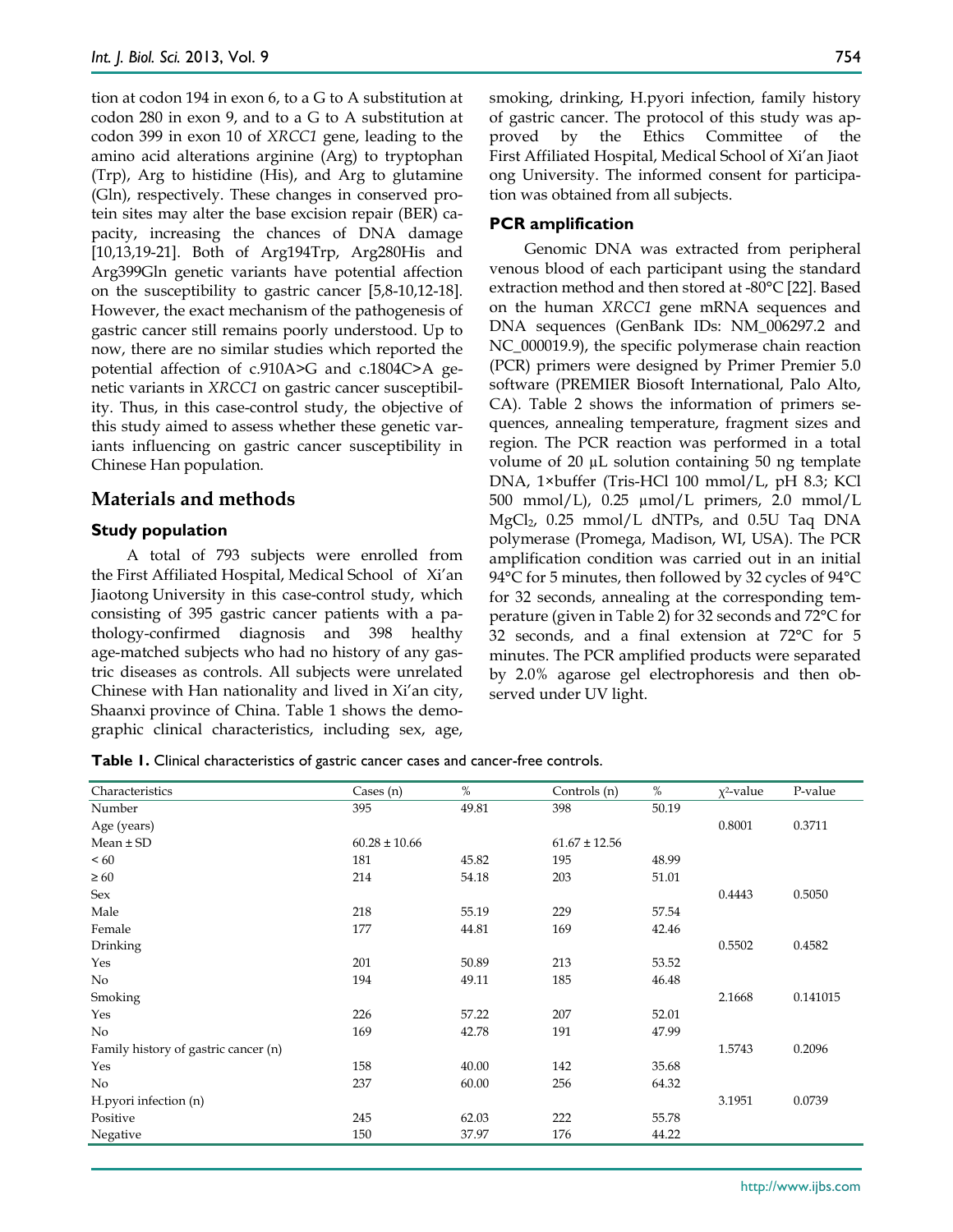| <b>SNPs</b> | Primer sequences                             | Amplification<br>fragment (bp) | Region | Annealing Genotype<br>tempera-<br>ture $(^{\circ}C)$ | method   | enzyme | Restriction Genotype (bp) |
|-------------|----------------------------------------------|--------------------------------|--------|------------------------------------------------------|----------|--------|---------------------------|
| $c$ 910A>G  | 5'-GACTGCTGGGTCTGAGGGAGG-3'                  | 238                            | Exon9  | 63.2                                                 | PCR-RFLP | Hhal   | AA:238                    |
|             | 5'-TCAGCACCACTACCACACCCTG-3'                 |                                |        |                                                      |          |        | AG:238,166,72             |
|             |                                              |                                |        |                                                      |          |        | GG:166,72                 |
|             | c.1804C>A_5'-AGGACAATATGAGTGACCGGGTTC-3'_209 |                                | Exon17 | 64.0                                                 | CRS-PCR  | MaeII  | CC:209                    |
|             | 5'-CGAACGAATGCCAGGGACG-3'                    |                                |        |                                                      |          |        | CA:209,192,17             |
|             |                                              |                                |        |                                                      |          |        | AA:192,17                 |

Note: SNPs, single nucleotide polymorphisms; PCR, polymerase chain reaction; PCR-RFLP, PCR-restriction fragment length polymorphism; CRS-PCR, created restriction site PCR; Underlined nucleotides mark nucleotide mismatches enabling the use of the selected restriction enzymes for discriminating sequence variations.

### **Genotyping**

The genotyping for c.910A>G genetic variants were detected through the PCR-restriction fragment length polymorphism (PCR-RFLP) method. The c.1804C>A genetic variants were genotyped by the created restriction site-PCR (CRS-PCR) method with one of the primers containing a nucleotide mismatch, which enables the use of restriction enzymes for discriminating sequence variations [23-27]. According to the supplier's manual, aliquots of 5 μL PCR products were digested with 2U selected restriction enzyme (MBI Fermentas, St. Leon-Rot, Germany, given in Table 2) at 37°C for 10 hours. The digested products were separated by electrophoresis in 2.5% agarose gel and observed under UV light for analyzing the genotyping of *XRCC1* genetic polymorphisms. In order to ensure the concordance of genotype results from CRS-PCR and PCR-RFLP methods, about 10% of random samples were re-analyzed by DNA sequencing method (ABI3730xl DNA Analyzer, Applied Biosystems, Foster City, CA).

#### **Statistical analyses**

The Hardy–Weinberg equilibrium (HWE) in the frequencies of allele and genotype, and general characteristics between gastric cancer patients and cancer-free controls were analyzed by chi-squared  $(\chi^2)$ test. The odds ratios (ORs) and 95% confidence intervals (95% CIs) from unconditional logistic regression were utilized to evaluate the potential associations between genetic variants of *XRCC1* gene and the risk of gastric cancer. P value less than 0.05 was defined as statistically significant. All statistical analyses were evaluated by the Statistical Package for Social Sciences software (SPSS, Windows version release 15.0; SPSS Inc.; Chicago, IL, USA).

## **Results**

#### **General characteristics**

In this case-control study, we enrolled 395 gastric cancer patients and 398 healthy age-matched controls in Chinese Han population. The chi-squared  $(\chi^2)$  test indicated that there were no significant differences between gastric cancer patients and cancer-free controls in regarded to sex, age, drinking, smoking, family history of gastric cancer, and H. pyori infection (All P values > 0.05, Table 1). The demographic general characteristics of the subjects are performed in Table 1.

#### *XRCC1* **genetic variants identification**

Through the PCR-RFLP and DNA sequencing methods, the c.910A>G genetic variants of *XRCC1* gene were detected. DNA sequence analyses indicate that this genetic variant is a non-synonymous mutation, which causes by A to G mutations in exon9 of human *XRCC1* gene and leading to the threonine (Thr) to alanine (Ala) amino acid replacement (p.Thr304Ala, Reference sequences GenBank IDs: NC\_000019.9, NM\_006297.2 and NP\_006288.2). The PCR products were digested with *Hha*I restriction enzyme and divided into three genotypes, AA (238 bp), AG (238,166 and 72bp) and GG (166 and 72bp, Table 2). As for the c.1804C>A genetic variants, this genetic variants were genotyped by CRS-PCR and DNA sequencing methods. According to the DNA sequence analyses, this genetic polymorphism is a non-synonymous mutation, which causes by C to A mutations in exon17 of human *XRCC1* gene and leading to the proline (Pro) to threonine (Thr) amino acid replacement (p.Pro602Thr, Reference sequences GenBank IDs: NC\_000019.9, NM\_006297.2 and NP\_006288.2). The PCR products were digested with *Mae*II restriction enzyme and divided into three genotypes, CC (209 bp), CA (209,192 and 17 bp) and AA (192 and 17 bp, Table 2).

#### **Allelic and genotypic frequencies**

The allelic and genotypic frequencies of c.910A>G and c.1804C>A genetic variants are summarized in Table 3. The allele-A frequencies of c.910A>G and allele-C of c.1804C>A genetic variants were maximums in gastric cancer patients and can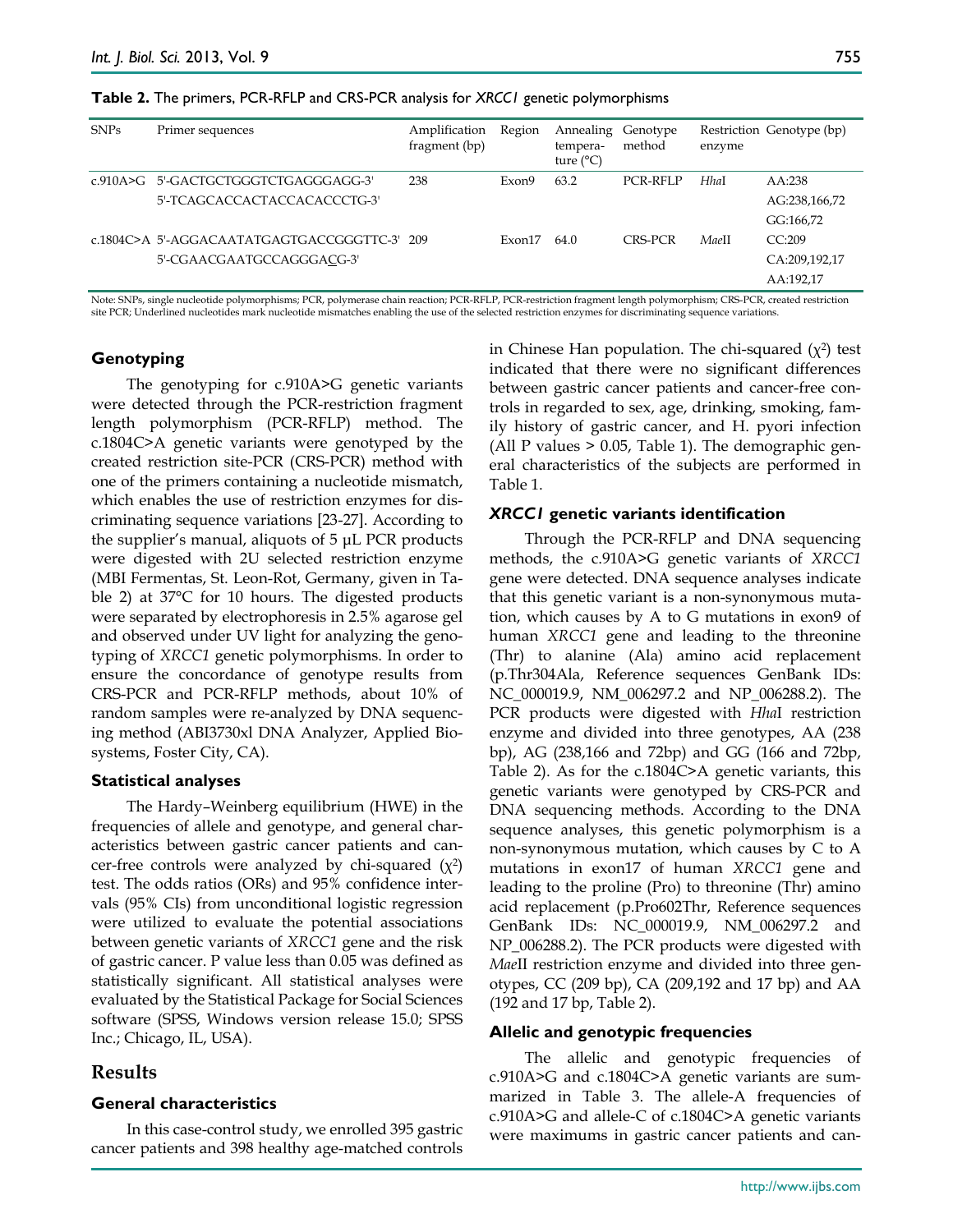cer-free controls. As for c.910A>G, the allele frequencies of gastric cancer patients (A, 66.96%; G, 33.04%) were statistically significantly different from cancer-free controls (A, 74.87%; G, 25.13%,  $\chi^2$  = 12.0393, P = 0.0005). The genotype frequencies in gastric cancer patients were not consistent with cancer-free controls, the differences being statistically significant ( $\chi^2$  = 11.6137, P = 0.0030, Table 3). As for c.1804C>A, significantly differences were detected between the allele frequencies of gastric cancer patients (C, 71.65%; A, 28.35%) and those of cancer-free controls (C, 77.01%; A, 22.99%,  $\chi^2$  = 5.9812, P = 0.0145), and the genotypic frequencies in gastric cancer patients were statistically significant different from those of cancer-free controls  $(\chi^2 = 10.6912, P = 0.0048,$  Table 3). The genotypic frequencies of these two genetic variants sites were corresponded to HWE in gastric cancer patients and cancer-free controls ( $P > 0.05$ , Table 3).

## **Association between** *XRCC1* **genetic variants and gastric cancer risk**

Table 4 presents the potential association between *XRCC1* genetic variants and the risk of gastric cancer. As for c.910A>G, we detected statistically increased risk of gastric cancer in the homozygote comparison (GG versus (vs.) AA: OR = 2.00, 95% CI 1.21-3.31,  $\chi^2$  = 7.43, P = 0.006), heterozygote model (AG vs. AA: OR = 1.50, 95% CI 1.12-2.02,  $\chi^2$  = 7.21, P = 0.007), dominant model (GG/AG vs. AA: OR = 1.59, 95% CI 1.20-2.10,  $\chi^2$  = 10.42, P = 0.001), recessive model (GG vs. AG/AA: OR = 1.68, 95% CI 1.03-2.73,  $\chi^2$  = 4.39, P = 0.036) and allele comparison (G vs. A: OR = 1.47, 95% CI 1.18-1.83,  $\chi$ 2 = 12.03, P = 0.001). As for c.1804C>A, statistically significantly increased risk of gastric cancer were found in the homozygote comparison (AA vs. CC: OR = 2.68, 95% CI 1.46-4.94,  $\chi^2$  = 10.59, P = 0.001), recessive model (AA vs. CA/CC: OR = 2.62, 95% CI 1.44-4.76,  $\chi^2$  = 10.51, P = 0.001) and allele comparison (A vs. C: OR =  $1.33$ ,  $95\%$ CI 1.06-1.66,  $\chi^2$  = 5.98, P = 0.014, Table 4).

| Table 3. The genotype and allele frequencies of XRCC1 gene polymorphisms in cases and controls |  |
|------------------------------------------------------------------------------------------------|--|
|------------------------------------------------------------------------------------------------|--|

| Groups               | c.910A $\geq$ G                |                       |           |                                |                                     |          |                                | c.1804 $C$ >A                       |                                                         |          |                                 |                           |          |        |
|----------------------|--------------------------------|-----------------------|-----------|--------------------------------|-------------------------------------|----------|--------------------------------|-------------------------------------|---------------------------------------------------------|----------|---------------------------------|---------------------------|----------|--------|
|                      | Genotype frequencies (%)       |                       |           | Allele frequencies (%)         |                                     |          | Genotype frequencies (%)       |                                     | Allele frequencies (%)                                  |          |                                 |                           |          |        |
|                      | AA                             | AG                    | GG        | А                              | G                                   | $\chi^2$ | Ρ                              | CC                                  | CA                                                      | AA       |                                 | А                         | $\chi^2$ | Ρ      |
| Cases<br>$(n = 395)$ | 180(45.57)                     | 169(42.78)            | 46(11.65) | 529(66.96)                     |                                     |          |                                |                                     | 261(33.04) 0.4307 0.8063 210(53.17) 146(36.96) 39(9.87) |          | 566(71.65)                      | 224(28.35)                | 3.2183   | 0.2001 |
| $(n = 398)$          | Controls 227(57.03)            | 142(35.68) 29(7.29)   |           | 596(74.87)                     |                                     |          |                                | 200(25.13) 1.0657 0.5869 231(58.04) | 151(37.94)                                              | 16(4.02) | 613(77.01)                      | 183(22.99)                | 2.0327   | 0.3619 |
| Total<br>$(n = 793)$ |                                | 407(51.32) 311(39.22) | 75(9.46)  | 1125(70.93)                    | 461(29.07) 1.8990 0.3869 441(55.61) |          |                                |                                     |                                                         |          | 297(37.45) 55(6.94) 1179(74.34) | 407(25.66) 0.26737 0.8749 |          |        |
|                      | $\chi^2$ = 11.6137, P = 0.0030 |                       |           | $\chi^2$ = 12.0393, P = 0.0005 |                                     |          | $\chi^2$ = 10.6912, P = 0.0048 |                                     | $\chi^2$ = 5.9812, P = 0.0145                           |          |                                 |                           |          |        |

| <b>SNPs</b> | Comparisons                         | Test of association |              |         |  |  |  |
|-------------|-------------------------------------|---------------------|--------------|---------|--|--|--|
|             |                                     | OR (95% CI)         | $x^2$ -value | P-value |  |  |  |
| c.910A>G    | Homozygote comparison (GG vs. AA)   | $2.00(1.21 - 3.31)$ | 7.43         | 0.006   |  |  |  |
|             | Heterozygote comparison (AG vs. AA) | $1.50(1.12 - 2.02)$ | 7.21         | 0.007   |  |  |  |
|             | Dominant model (GG/AG vs. AA)       | $1.59(1.20 - 2.10)$ | 10.42        | 0.001   |  |  |  |
|             | Recessive model (GG vs. AG/AA)      | $1.68(1.03 - 2.73)$ | 4.39         | 0.036   |  |  |  |
|             | Allele contrast (G vs. A)           | $1.47(1.18-1.83)$   | 12.03        | 0.001   |  |  |  |
| c.1804C > A | Homozygote comparison (AA vs. CC)   | $2.68(1.46 - 4.94)$ | 10.59        | 0.001   |  |  |  |
|             | Heterozygote comparison (CA vs. CC) | $1.06(0.79-1.43)$   | 0.17         | 0.682   |  |  |  |
|             | Dominant model (AA/CA vs. CC)       | $1.22(0.92 - 1.61)$ | 1.91         | 0.167   |  |  |  |
|             | Recessive model (AA vs. CA/CC)      | $2.62(1.44 - 4.76)$ | 10.51        | 0.001   |  |  |  |
|             | Allele contrast (A vs. C)           | $1.33(1.06-1.66)$   | 5.98         | 0.014   |  |  |  |

SNPs, single nucleotide polymorphisms; OR, odds ratio; CI, confidence interval; vs., versus.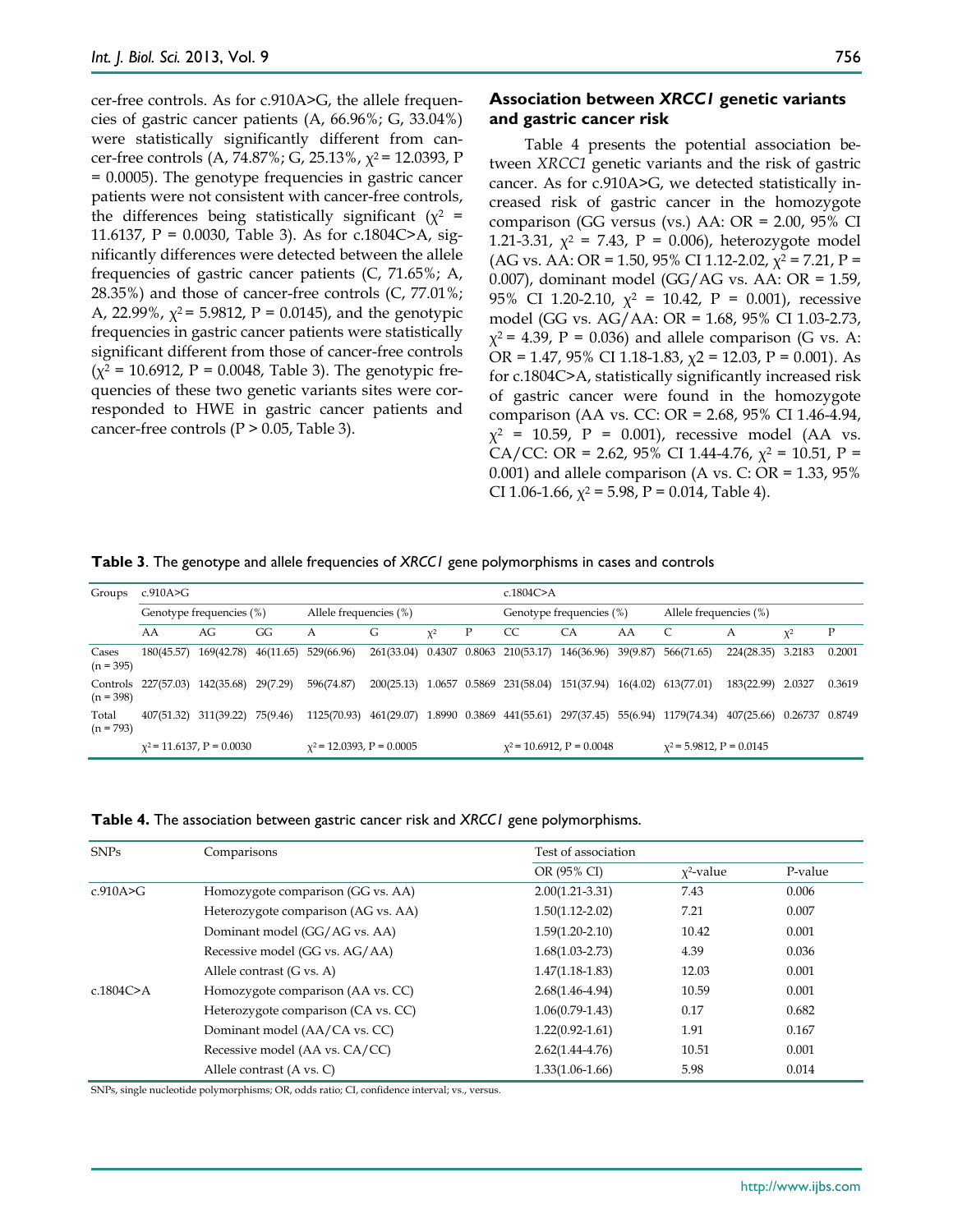## **Discussion**

Many emergence reports indicate that gastric cancer is a common solid cancer causing by complex interactions between environmental and genetic factors. The genetic factors of candidate genes might play key roles in the susceptibility to gastric cancer. The *XRCC1* gene is an important candidate gene for influencing gastric cancer susceptibility [5-10,12-15]. Earlier studies on the potential association between *XRCC1* genetic variants (such as Arg194Trp, Arg280His and Arg399Gln) and gastric cancer susceptibility revealed inconsistent results that might be attributed to environmental and genetic factors [5,8-10,12-18]. ENGIN et al., suggested that the *XRCC1* homozygous Gln allele at Arg399Gln was associated with 2.54 times higher risk of gastric cancer [17]. Li et al., indicated that subjects carrying the combined *XRCC1*-194Arg/Trp + Trp/Trp genotype had an elevated chance of regression of gastric lesions (adjusted OR = 1.44;  $95\%$  CI 1.06-1.96), whereas subjects carrying the *XRCC1*-399Arg/Gln + Gln/Gln genotype had a decreased chance of regression (OR = 0.68, 95% CI 0.49–0.92) in a Chinese population [15]. Yuan et al., reported that the *XRCC1* 194Trp allele significantly increased the risk of gastric cancer (OR = 2.72, 95% CI 1.04-7.24, P = 0.027), and also associated with risk of gastric cardia carcinoma and promoted distant metastasis of gastric cancer [12]. Duarte reported that there were no evidence of a relationship between the polymorphisms *XRCC1* Arg194Trp and Arg399Gln and the risk of gastric cancer in the Brazilian population [13]. Lee et al., indicated none of these three amino acid substitution polymorphisms (Arg194Trp, Arg280His, and Arg399Gln) were associated with increased risk of gastric cancer in the Korean population [5]. Furthermore, Lee and his colleagues found that the haplotype A (194Trp, 280Arg, and 399Arg) was associated with significant reduction in gastric cancer risk (adjusted OR = 0.65, 95% CI 0.43–0.99), whereas haplotype D (194Arg, 280Arg, and 399Arg alleles) was a risk type for gastric cancer (adjusted OR = 1.57, 95% CI 0.93–2.65) [5]. Ratnasinghe et al., observed no association between the variant genotype in *XRCC1* Arg194Trp and gastric cardia cancer, while found that the Arg399Gln was associated with reduced risk of gastric cardia cancer (relative risks (RR): 0.60, 95% CI 0.37–0.97). In the present study, the influencing of c.910A>G and c.1804C>A genetic variants in *XRCC1* on the susceptibility to gastric cancer was evaluated by association analysis in 395 gastric cancer patients and 398 cancer-free control subjects. We demonstrated that these two SNPs have statistically significant impacts on the susceptibility to gastric cancer in Chinese Han population (Table 4). Our

data indicated that the significant differences were shown in the frequencies of allele and genotype between gastric cancer patients and cancer-free controls for these two SNPs (All  $P < 0.05$ , Table 3). As for c.910A>G, the GG genotype was statistically associated with the increased susceptibility of developing gastric cancer compared to AA genotype and AG/AA carriers ( $P < 0.05$ ). As for the c.1804C>A genetic variants, the AA genotype was statistically associated with the increased susceptibility of developing gastric cancer compared to CC genotype and CA/CC carriers (all  $P < 0.01$ ). Our data indicated that the allele-G of c. 910A>G and allele-A of c.1804C>A genetic variants were increased risk factors for gastric cancer susceptibility (Table 4). To the best of our knowledge, this is the first report regarding the association between c.910A>G and c.1804C>A SNPs and the risk of gastric cancer. These findings could provide new evidence for further analysis of the biological function role of *XRCC1* gene variants on gastric cancer risk. These observations suggested that *XRCC1* genetic variants could be useful molecular biomarkers for assessing the susceptibility to gastric cancer. Future functional studies are necessary to verify these findings for use of c.910A>G and c.1804C>A SNPs of *XRCC1* gene as molecular biomarkers in gastric cancer.

## **Competing Interests**

The authors have declared that no competing interest exists.

#### **References**

- 1. Jemal A, Bray F, Center MM*, et al.* Global cancer statistics. CA Cancer J Clin*.* 2011;61(2):69-90.
- 2. Parkin DM, Bray F, Ferlay J*, et al.* Global cancer statistics, 2002. CA Cancer J Clin*.* 2005;55(2):74-108.
- 3. Ferlay J, Parkin DM, Steliarova-Foucher E. Estimates of cancer incidence and mortality in Europe in 2008. Eur J Cancer*.* 2010;46(4):765-781.
- 4. Ferlay J, Steliarova-Foucher E, Lortet-Tieulent J*, et al.* Cancer incidence and mortality patterns in Europe: estimates for 40 countries in 2012. Eur J Cancer*.* 2013;49(6):1374-1403.
- 5. Lee SG, Kim B, Choi J*, et al.* Genetic polymorphisms of XRCC1 and risk of gastric cancer. Cancer Lett*.* 2002;187(1-2):53-60.
- 6. Corso G, Marrelli D, Pedrazzani C*, et al.* Gastric cardia carcinoma is associated with the promoter -77T>C gene polymorphism of X-ray cross-complementing group 1 (XRCC1). J Gastrointest Surg*.* 2009;13(12):2233-2238.
- 7. La Vecchia C, Lucchini F, Negri E*, et al.* Trends of cancer mortality in Europe, 1955-1989: I, Digestive sites. Eur J Cancer*.* 1992;28(1):132-235.
- 8. Shen H, Xu Y, Qian Y*, et al.* Polymorphisms of the DNA repair gene XRCC1 and risk of gastric cancer in a Chinese population. Int J Cancer*.* 2000;88(4):601-606.
- 9. Chen B, Zhou Y, Yang P*, et al.* Polymorphisms of XRCC1 and gastric cancer susceptibility: a meta-analysis. Mol Biol Rep*.* 2012;39(2):1305-1313.
- 10. Tahara T, Shibata T, Nakamura M*, et al.* Effect of genetic polymorphisms related to DNA repair and the xenobiotic pathway on the prognosis and survival of gastric cancer patients. Anticancer Res*.* 2011;31(2):705-710.
- 11. Stadtlander CT, Waterbor JW. Molecular epidemiology, pathogenesis and prevention of gastric cancer. Carcinogenesis*.* 1999;20(12):2195-2208.
- 12. Yuan T, Deng S, Chen M*, et al.* Association of DNA repair gene XRCC1 and XPD polymorphisms with genetic susceptibility to gastric cancer in a Chinese population. Cancer Epidemiol*.* 2011;35(2):170-174.
- 13. Duarte MC, Colombo J, Rossit AR*, et al.* Polymorphisms of DNA repair genes XRCC1 and XRCC3, interaction with environmental exposure and